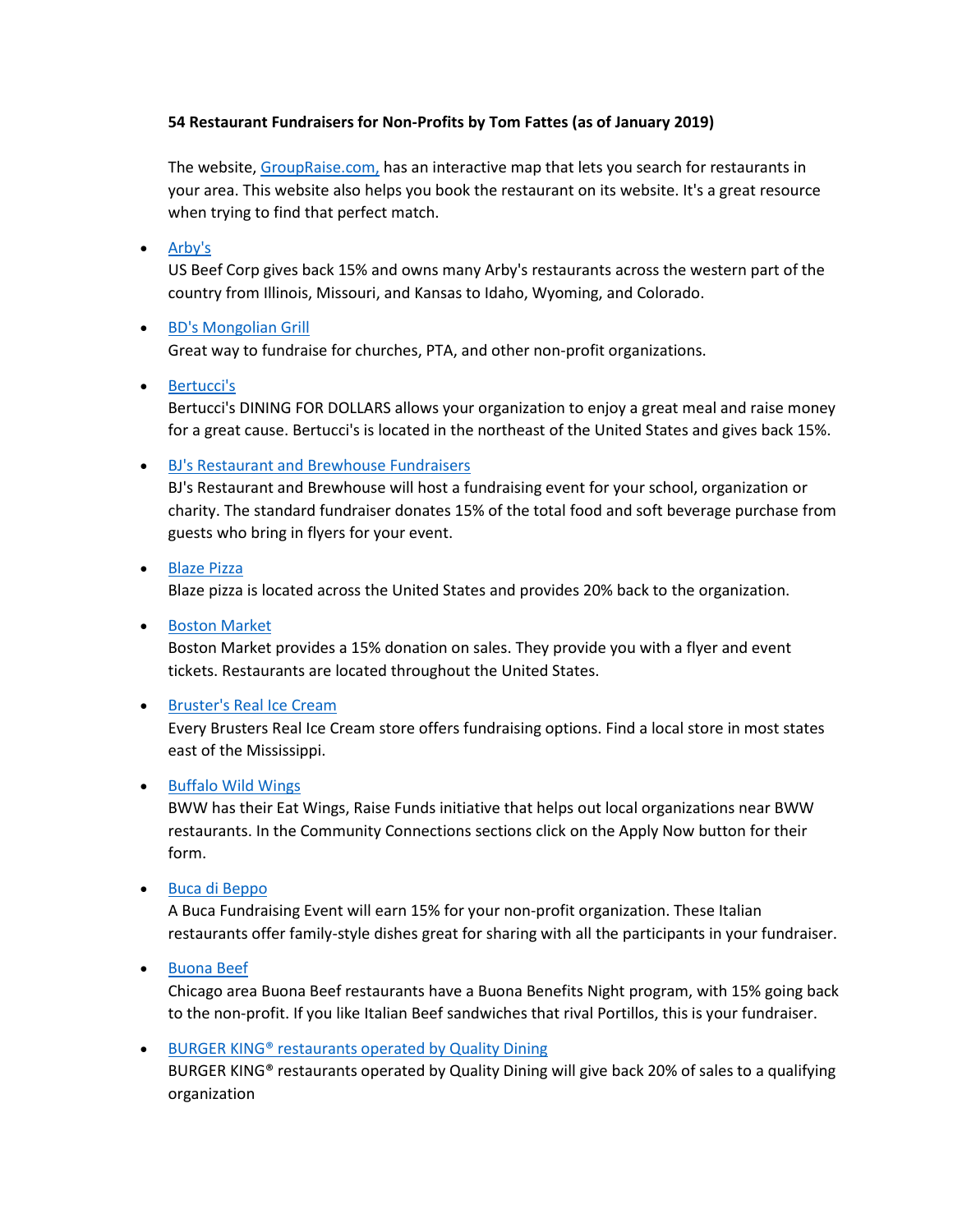● BURGER KING<sup>®</sup> Restaurants operated by Tri-City Foods

Tri-City Foods operates Burger King restaurants in six Midwestern states. They donate 20% of event sales (from a limited menu) to your not-for-profit organization.

## [California Pizza Kitchen](https://www.cpk.com/Company/Fundraisers)

CPK advertises 20% back through their fundraisers. CPK also has a great Scout program, where Scouts can make their own pizzas.

## **•** [Cheeburger Cheeburger](http://cheeburger.com/fundraising.asp)

Cheeburger Cheeburger helps you every step of the way, from creating flyers to making the night fun.

# • [Chick-Fil-A](http://www.chick-fil-a.com/Kids/Local) Chick-Fil-A offers four types of fundraisers; check with your local store.

## [Chili's Give Back Events](http://www.qdi.com/Community/Chilis-Community)

Chili's give back events provide a 15% return for all vouchers presented on the night of the fundraiser.

[Chipotle](http://chipotle.com/email-us#philanthropy)

Chipotle offers in-restaurant fundraisers to certain types of nonprofits including K-12 school groups. An online application is required.

## [Chuck E. Cheese School Fundraisers](http://www.chuckecheese.com/events/fundraising)

Chuck E. Cheese School Fundraisers receive 15% on sales. This is a great fundraiser for early grade school students.

# [CiCi's Pizza Buffet](http://www.cicis.com/faq)

Cici's says to contact individual stores about fundraisers.

# [Culver's](http://www.culvers.com/)

Culver's restaurants are usually locally owned and the owners are usually kid friendly.

#### • [Elmer's Restaurants](http://eatatelmers.com/category/in-the-community/)

Not all Elmer's Restaurants participate in Restaurant Nights, so be sure to call your local Elmer's in the states of Washington, Idaho, Oregon, and California.

[54th Street](http://www.54thstreetgrill.com/fundraisers.html)

54th Street restaurants are located in St Louis and Kansas City, Missouri, and San Antonio and Dallas / Fort Worth, Texas. A fundraising event for your school, organization or charity can earn 15% of the sales.

[Foster's Grille: Home Of The Charburger](https://www.fostersgrille.com/community/)

Foster's "Dining for Dollars" program will give back 10% to your non-profit organization. Foster's Grille has family restaurants in Virginia, Florida, Maryland, and North Carolina.

# • [Friendly's FUNraising](https://www.friendlysrestaurants.com/business/funraising/)

Friendly's typically run their in-restaurant fundraisers on Monday, Tuesday, or Wednesday.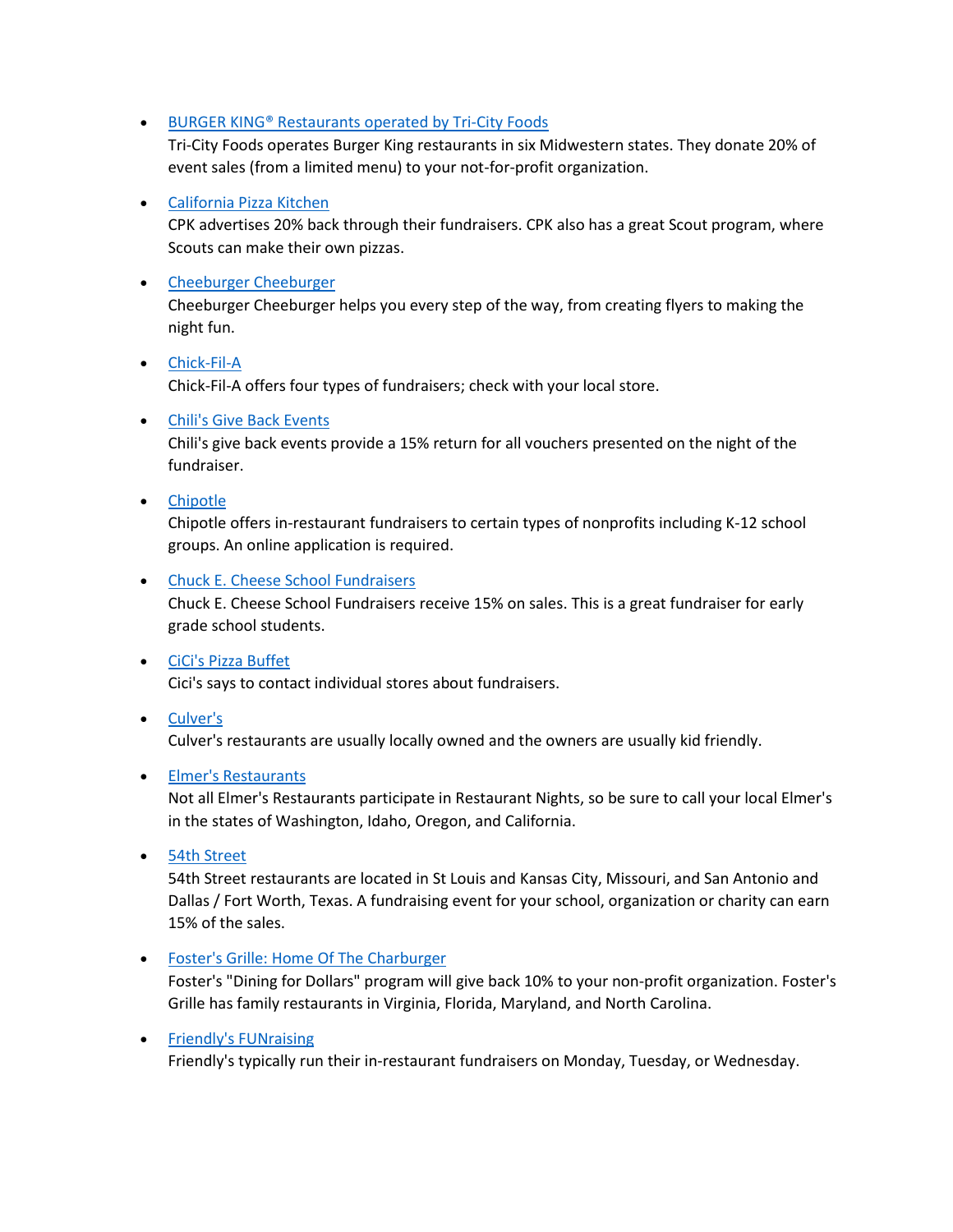### • [Fuddruckers](http://www.fuddruckers.com/)

Another restaurant where I have seen advertisements for Fundraisers.

## [Go Roma](http://www.goroma.net/content/pdf/goroma_community.pdf)

Go Roma Community Partners, their fundraising program, makes it simple for organizations to raise money by planning an event and eating at Go Roma restaurants.

#### [Greene Turtle Sports Bar & Grille](http://thegreeneturtle.com/fundraising-community-support)

The Greene Turtle Sports Bar & Grille helps local organizations through its Funds for Friends program on selected Tuesdays. This restaurant is in Virginia and Maryland.

#### [Isaac's Famous Grilled Sandwiches](http://www.isaacsdeli.com/fundraising.asp)

A community night at Isaac's will earn your organization 25%. Issac's are located in south-central Pennsylvania.

#### [Jamba Juice](http://www.jambajuice.com/partnerships/fundraising)

Jamba Juice offers beverages, smoothies, juices, and snacks. They offer discount cards and catering for fundraising events.

#### [Jersey Mike's Subs](http://www.jerseymikes.com/news/giving.php)

Jersey Mike's recently opened a shop in our neighborhood and did a great job partnering with all the local schools.

[Kona Ice](http://www.kona-ice.com/giveback-programs/)

All across the country, Kona Ice LOVES to give back to schools, sports teams and organizations. Since 2007, Kona has raised over \$3 million for local communities. This is a little different in that Kona comes to your event.

#### [Lone Star Steakhouse](http://www.lonestarsteakhouse.com/DineDonate)

Lone Star's Dine & Donate is an easy way to raise money for your charity. They will donate 15% of your guests' checks back to you.

#### [Lou Malnati's Pizzeria](http://www.loumalnatis.com/fundraising)

Another favorite Chicagoland pizzeria offering a fundraiser night with 20% going back to the non-profit.

#### • [Maggie Moo's](http://www.maggiemoos.com/)

Call your local Maggie Moo's ice cream place to see if they participate in an event you can host that's called Celebrity Scoop Night.

#### • [Marie Callender's Restaurant & Bakery](http://www.mariecallenders.com/community-fundraising)

Marie Callender's offers two types of fundraisers: pie sales and dining-in (percentage policy for the latter not explicit on the website).

#### [Margaritas Mexican Restaurant](https://www.margs.com/)

Margaritas Mexican Restaurant offers a unique and authentic Mexican dining experience featuring traditional Mexican recipes and decor.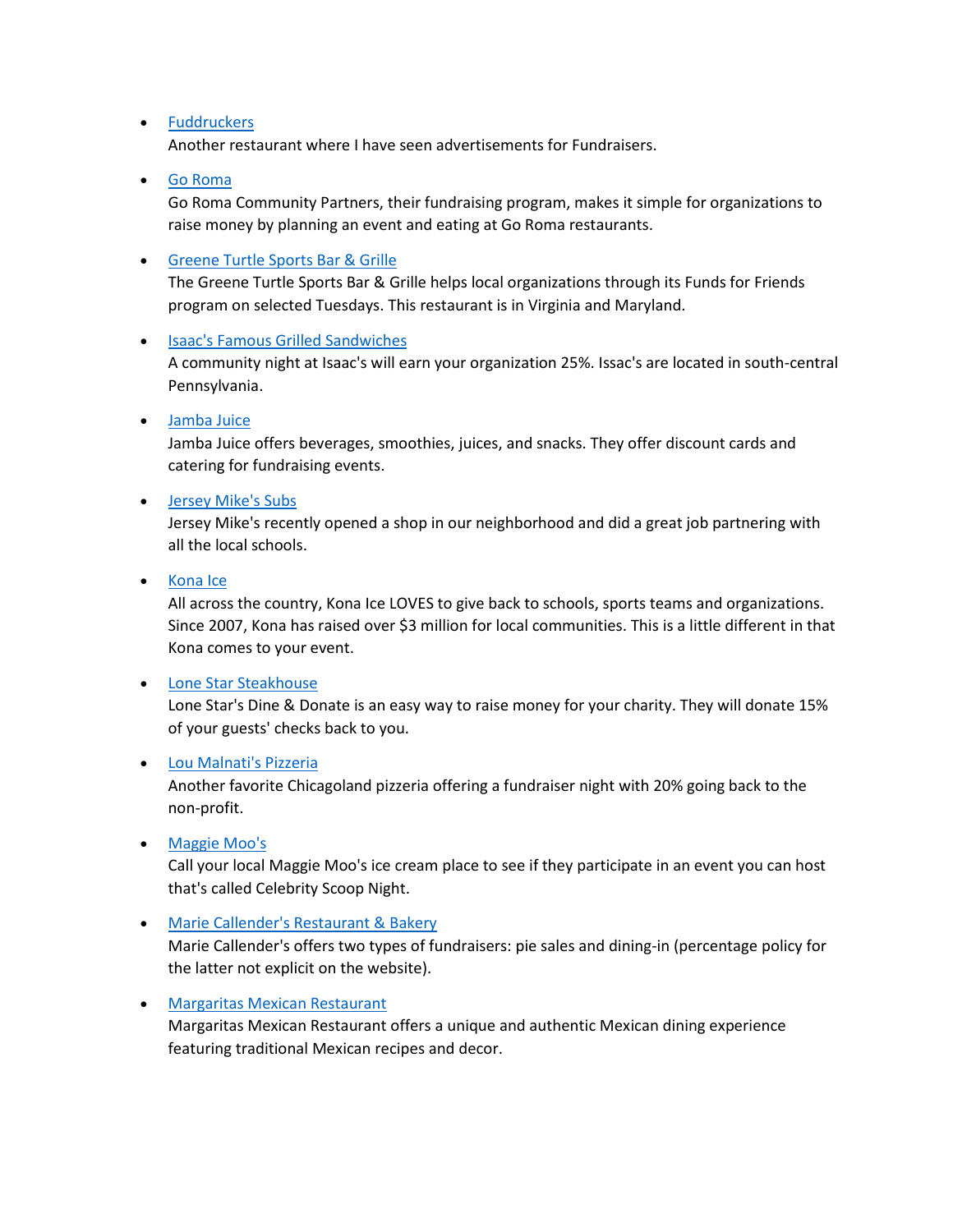### [Max & Erma's](https://www.maxandermas.com/donations-%e2%80%a2-fundraising/)

Max & Erma's advertise 20% return on their website and give some great tips for a successful fundraiser. Restaurants are located throughout the United States.

### [McDonald's](http://www.mcdonalds.com/)

Some local McDonald's have local nights. Check with yours, as this is always a kids' favorite.

#### [Moe's Southwest Grill](http://www.moes.com/about-moes/community/)

Moe's makes fundraising for your non-profit organization fun and easy.

## • [Ninety-Nine Restaurants](https://www.99restaurants.com/community/dining-for-a-cause/)

Ninety-Nine Restaurants' "Dining for a Cause" nights are great across the New England area. They donate 15% back to host organization.

## [Noodles & Company Fundraisers](http://www.noodles.com/)

Noodles & Company offers fundraising events yielding a percentage of sales. Contact a local manager for details.

## • [Panda Express](http://www.pandaexpress.com/Fundraising)

Let Panda Express help you raise money for your school, organization, club or team. Tell friends and family to dine in or take-out at Panda Express and 20% of the event sales will be donated to your organization.

## [Panera Bread: Fundraising Nights](https://www.panerabread.com/en-us/company/fundraising-night.html)

Panera has a sliding scale for payouts with the top payout at 20%. On the minus side is that if you don't get at least 20 orders, then you don't get a dime.

- [Pizzeria Uno Chicago Grill: Dough Raisers](http://www.unos.com/raisers.php) Dough Raisers earn up to 20% of sales.
- [Portillo's](http://www.portillos.com/good/)

Chicagoland has been waiting a long time for this one. 20% return on a Portillo's hotdogs restaurant fundraiser.

#### [Potbelly Sandwich Shop](http://www.potbelly.com/Company/FundraisingAndDonations.aspx)

Raise 25% for your not-for-profit organization by hosting a Restaurant Night. Or for smaller organizations, run a Shake Fundraiser.

- **•** [Raising Canes](https://www.raisingcanes.com/canes-and-your-community) Great chicken and 15% back for your event.
- [Red Robin Gourmet Burgers](https://www.redrobin.com/about) An in-restaurant fundraiser is available for schools.
- [Rubio's School and Church Fundraisers](https://www.rubios.com/fundraisers/)

Rubio's offers fundraisers for schools, church groups, sports groups, philanthropic causes or other non-profit initiatives.